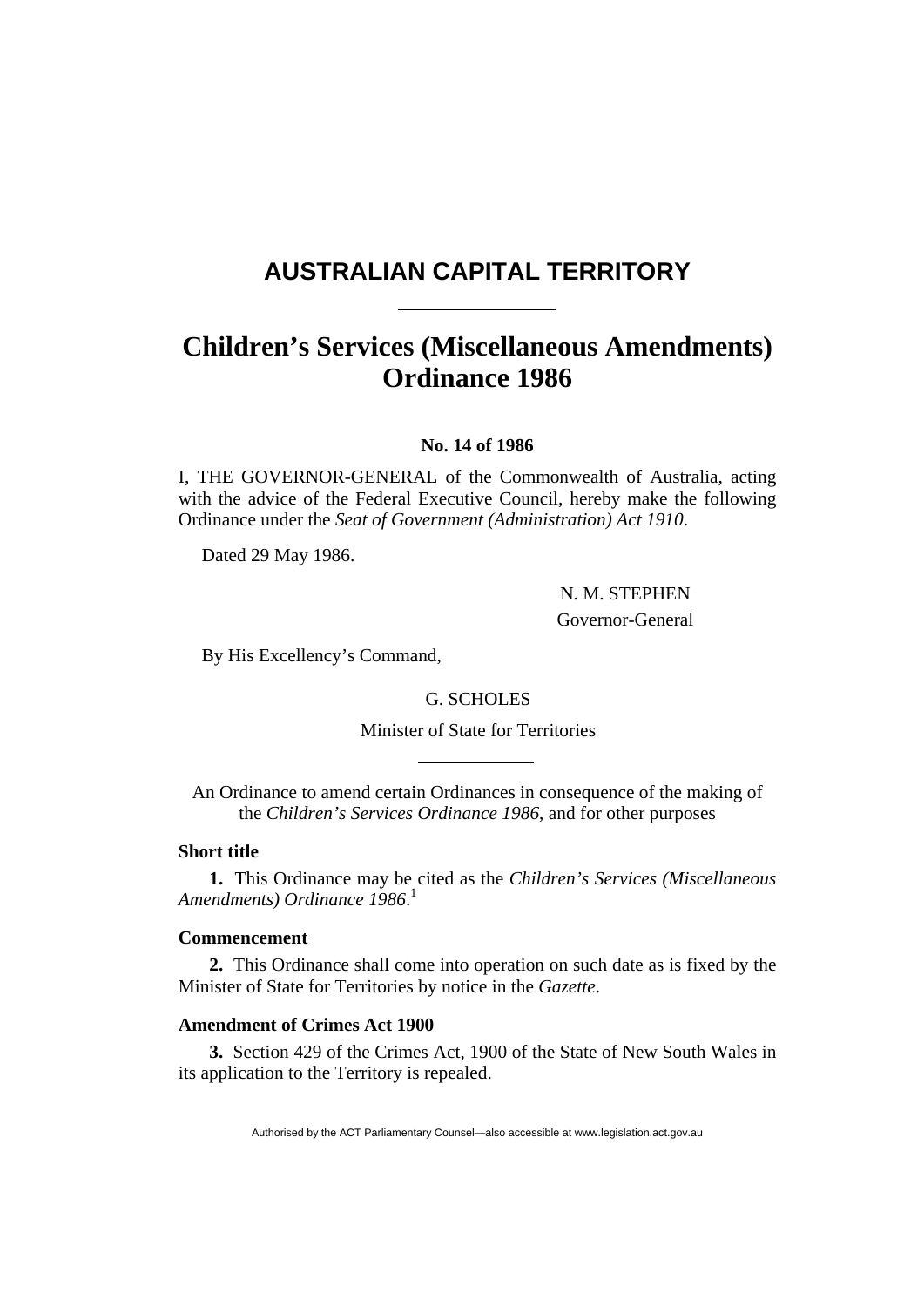#### **Amendment of** *Evidence Ordinance 1971*

**4.** Section 66 of the *Evidence Ordinance 1971* is amended by omitting paragraph (3) (b) and substituting the following paragraph:

 "(b) with an offence against section 133, 134, 135, 139 or 140 of the *Children's Services Ordinance 1986*,".

#### **Amendment of** *Hawkers Ordinance 1936*

**5.** Section 5 of the *Hawkers Ordinance 1936* is amended by omitting from sub-section (2) "by boys in accordance with Part XIA of the *Child Welfare Ordinance* 1957-1962" and substituting "by a child in accordance with Part VIII of the *Children's Services Ordinance 1986*".

#### **Amendment of** *Education Ordinance 1937*

**6.** (**1**) Section 5 of the *Education Ordinance 1937* is amended by omitting "*Child Welfare Ordinance 1957"* from the definition of "the Court" and substituting "*Children's Services Ordinance 1986*".

- (**2**) Section 18 of the *Education Ordinance 1937* is amended—
- (a) by omitting sub-section (7) and substituting the following sub-section:

 "(7) Where in pursuance of this section, the Court orders a child to be detained in an institution, the Court may commit the child to an institution or a State institution until the child reaches the school leaving age."; and

 (b) by omitting sub-section (10) and substituting the following subsection:

 "(10) In this section, 'institution' and 'State institution' each have the same respective meanings as in the *Children's Services Ordinance1986*.".

#### **Amendment of** *Magistrates Court (Civil Jurisdiction) Ordinance 1982*

**7.** Section 4 of the *Magistrates Court (Civil Jurisdiction) Ordinance 1982* is amended by omitting paragraph (b).

#### **Amendment of** *Maintenance Ordinance 1968*

**8.** Section 23 of the *Maintenance Ordinance 1968* is amended by omitting paragraph (2) (b) and substituting the following paragraph:

 "(b) if the child is a ward of the Director of Welfare under the *Children's Services Ordinance 1986*;".

Authorised by the ACT Parliamentary Counsel—also accessible at www.legislation.act.gov.au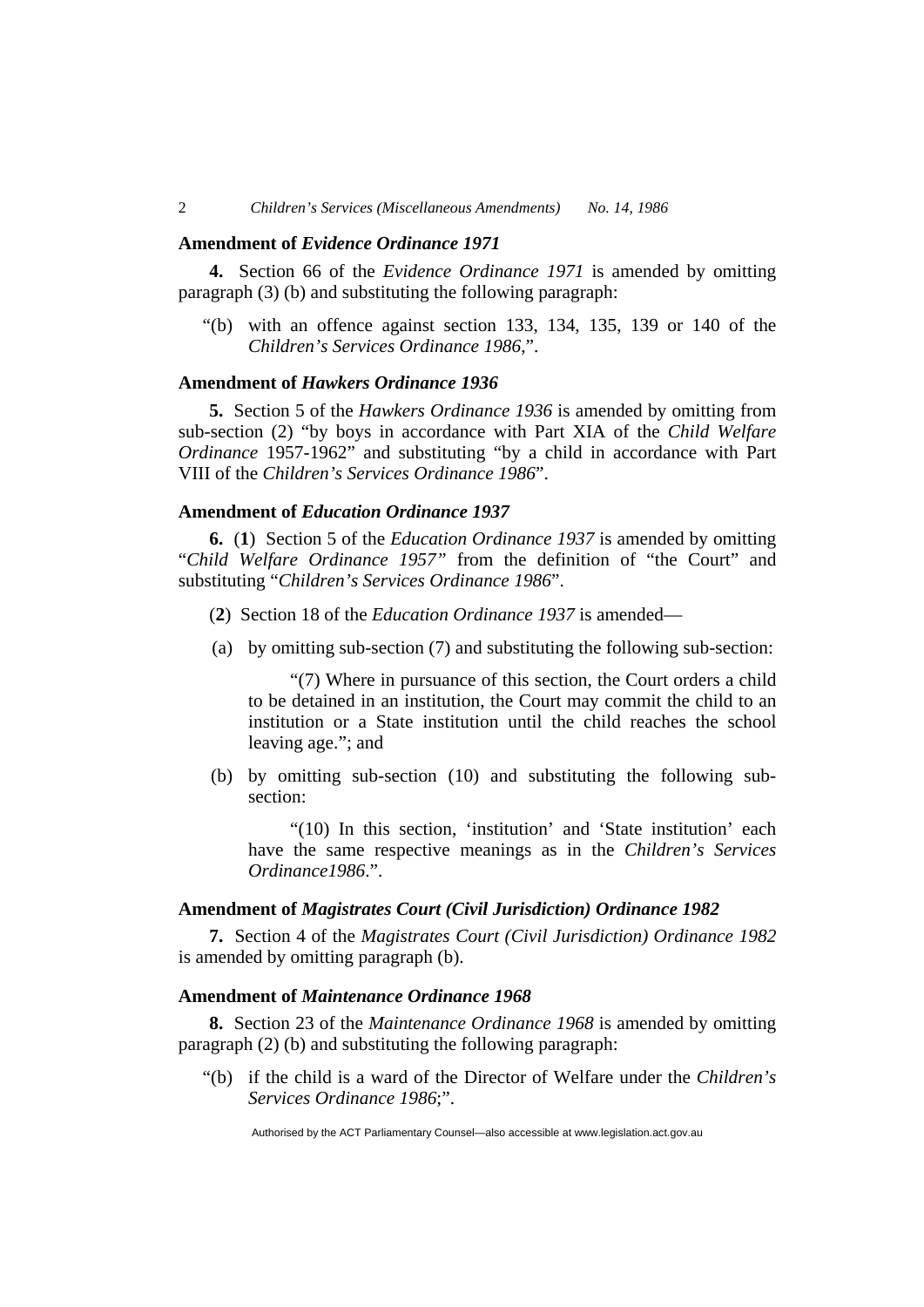#### **Amendments of** *Remand Centres Ordinance 1976*

**9.** (**1**) Section 3 of the *Remand Centres Ordinance 1976 is amended—*

- (a) by omitting the definition of "juvenile"; and
- (b) by omitting the definition of "shelter" and substituting the following definition:
- " 'shelter' has the same meaning as in the *Children's Services Ordinance 1986*;".

(**2**) Section 15 of the *Remand Centres Ordinance 1976* is amended by omitting paragraph (1) (f) and substituting the following paragraph:

 "(f) a person who is required under the *Children's Services Ordinance 1986* to be detained in a remand centre;".

# **Amendment of** *Seat of Government (Administration) Ordinance 1930*

**10.** Part I of the Second Schedule to the *Seat of Government (Administration) Ordinance 1930* is amended by omitting—

"*Child Welfare Ordinance 1957*, Part III",

and substituting—

"*Children's Services Ordinance 1986*, Parts III and X".

# **Amendment of** *Testamentary Guardianship Ordinance 1984*

**11**. Section 2 of the *Testamentary Guardianship Ordinance 1984* is amended—

- (a) by inserting in sub-section (3) "the Director of Welfare or to" before "a Minister of State"; and
- (b) by adding at the end the following sub-section:

 "(5) In this section, 'Director of Welfare' has the same meaning as in the *Children's Services Ordinance 1986*.".

#### **Amendment of Remand Centres Regulations**

**12.** (**1**) Regulation 2 of the Remand Centres Regulations is amended by omitting the definition of "Director" and substituting the following definition:

" 'Director' has the same meaning as in the *Children's Services Ordinance 1986*;".

Authorised by the ACT Parliamentary Counsel—also accessible at www.legislation.act.gov.au